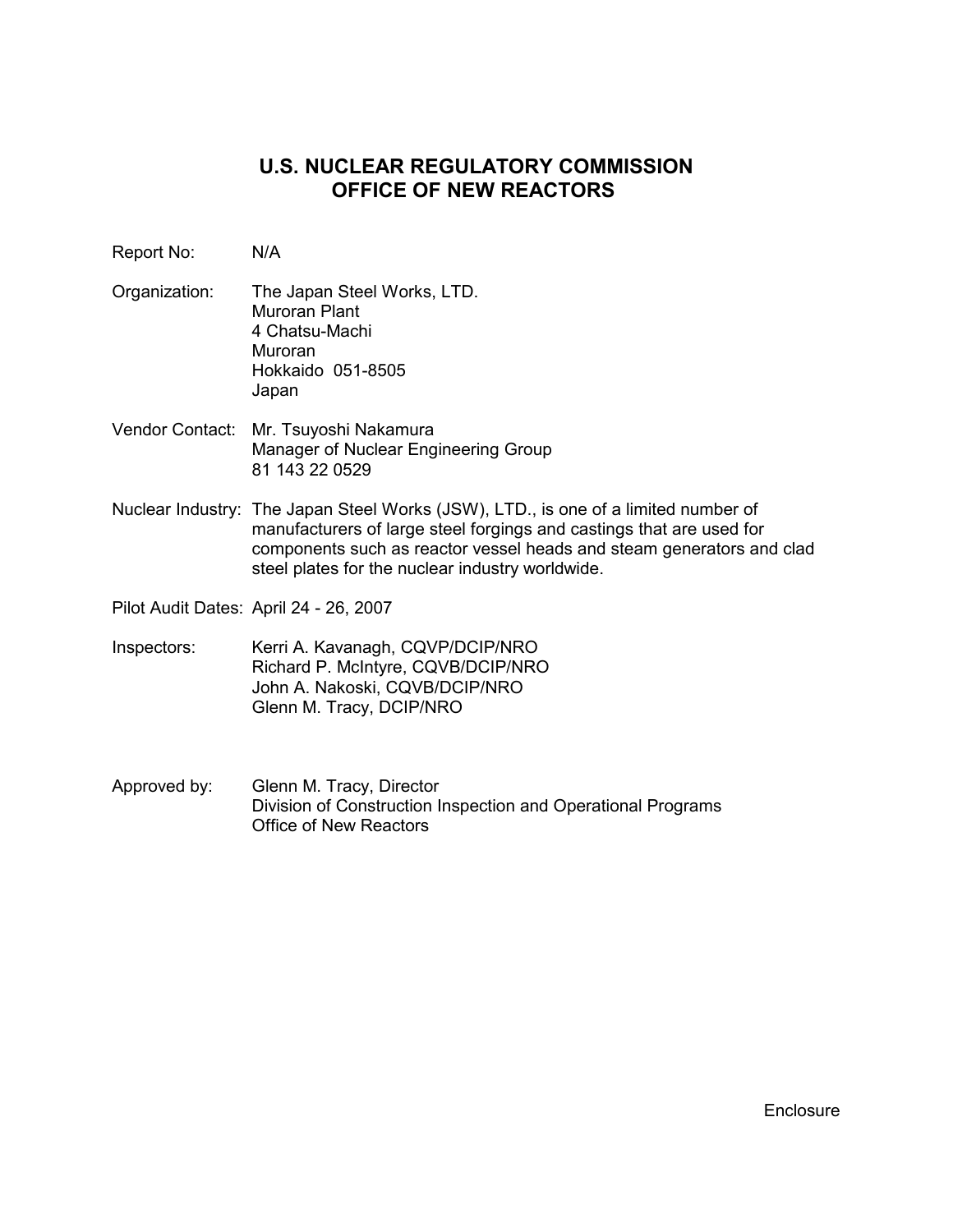#### **1.0 PILOT AUDIT SUMMARY**

The purpose of this audit was to conduct a pilot of the new vendor inspection program manual chapter and draft inspection procedure, "Routine Inspections of Nuclear Vendors." This pilot will lay the ground work for the NRC vendor oversight efforts as they relate to the construction of new reactors in the US, emphasizing the importance of suppliers providing high quality, safety-related products that meet NRC regulations to the US market. The audit allowed the NRC staff to become knowledgeable in the JSW scope of supply, manufacturing processes, and quality activities performed in support of safety related and ASME certified components supplied for US utilities. Additionally, the audit provided an opportunity for the NRC to review the quality activities being applied to the fabrication of replacement reactor pressure vessel head and steam generator forgings for US operating reactors.

The pilot audit was conducted at JSW's facility in Muroran, Japan. The audit bases were:

- Appendix B, "Quality Assurance Criteria for Nuclear Power Plants and Fuel Reprocessing Plants," to 10 CFR Part 50, and
- 10 CFR Part 21, "Reporting of Defects and Noncompliance."

#### **2.0 PILOT AUDIT OBSERVATIONS AND OTHER COMMENTS**

The JSW quality assurance manual (QAM), "Quality Assurance Manual for Fabrication of Items Without Design Responsibility and Manufacturing of Ferrous Materials for Nuclear Power Plants," NQ-10003, Issue #2, Revision 8, dated February 20, 2007, describes the overall quality program used for the manufacturing of large components supplied to the US market. The In-Company Standard Procedures for Nuclear Applications (CSPs) implement the JSW quality assurance manual program requirements.

The NRC staff reviewed the ASME demonstration package associated with the Crystal River 3 (CR3) steam generator replacement project that was used for the recent ASME survey performed at JSW for renewal of its ASME NPT and NS nuclear certifications. The demonstration documents provided the complete process used by JSW for fabrication of ASME components, including descriptions of safety-related activities such as design specification reviews, document control system, testing, inspections, special processes such as welding and NDE, control of subcontractors, and nonconformance and corrective action activities. The ASME demonstration package included all the documentation necessary to support the fabrication of a replacement steam generator (RSG) lower head forging that was undergoing final inspection prior to shipment to the US. The NRC staff witnessed the liquid penetrant (PT) and magnetic particle (MT) non-destructive examinations (NDE) performed by JSW and witnessed by their authorized nuclear inspector (ANI) for the RSG lower head forging. The NRC staff verified that the ANI witnessed and properly signed all hold points and verified that the JSW personnel performing the tests were fully trained and qualified, and that the associated records were in order. In addition, the NRC staff reviewed the final certified material test report (CMTR) associated with RSG lower head forging.

The NRC staff became familiar with the JSW procurement control process as described in Section 4 of the JSW quality assurance manual. The JSW approved supplier list consists of 10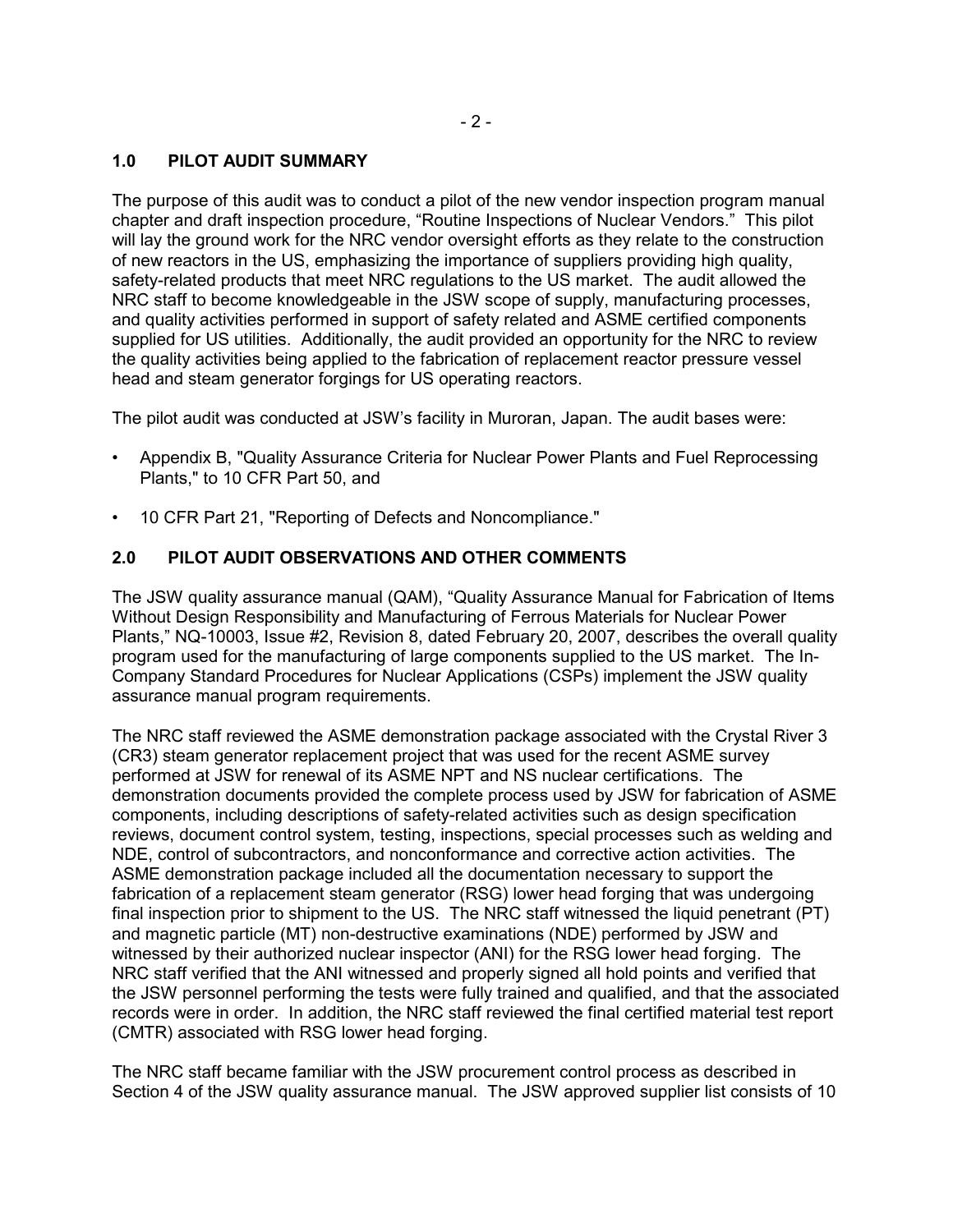suppliers, 4 of which are JSW subsidiaries located at the Muroran Japan facility. The NRC staff noted that welding material is the only material that JSW currently procures. The NRC staff reviewed the audit plan and checklist for the welding material supplier and the JSW audit report of the welding supplier dated December 14, 2006. The NRC staff also reviewed JSW's control of purchased materials and services, as described in Section 7 of the quality assurance manual. Based on the NRC staff's review, the NRC staff noted that additional clarification was necessary on the JSW procedure associated with Section 7 of the quality assurance manual. Specifically, the procedure allowed JSW to qualify, without JSW verifying or auditing the implementation of the QA program, a vendor who holds an ASME Quality System Certificate or Nuclear Certification of Authorization or Accreditation for the intended services, materials or parts to be procured. This allowance is not consistent with NRC's Information Notice (IN) 86- 21, IN 86-21 Supplement 1, and IN 86-21 Supplement 2, "Recognition of American Society of Mechanical Engineers Accreditation Program for N Stamp Holders." Upon discussion with JSW, it was determined that JSW has not implemented this program allowance for any ASME certificate holder who has been utilized as a sub-vendor. However, JSW was responsive and was evaluating how to modify its procedures to address the issue and had initiated changes prior to the NRC team leaving the site.

The NRC staff reviewed QAM Section 3, "Order and Engineering Control," QAM Section 8, "Identification and Control of Items and Services," QAM Section 9, "Control of Fabrication and Manufacturing Processes," and QAM Section 10, "Examinations, Tests and Inspections," to become familiar with pertinent activities associated with the fabrication of the CR3 RSG lower head forging. The NRC staff also reviewed the CSPs supporting these QAM section activities. The Process Control Check List (PCCL) is the document used by JSW to identify all the production and process operations to be performed for the component being fabricated, in the specific sequence of actions to be followed. No changes are allowed for the established sequence of production. The PCCL includes information such as: the process or operation name; hold points, the identification of applicable drawings, specifications and procedures; completion of operations and examinations by the responsible personnel, the inspection and work record number; and the review and sign off by JSW QA Engineering, the customer and the ANI.

The NRC staff's review of the CR3 RSG fabrication began with the customer purchase order requirements and traced through the complete fabrication process to final ANI witnessing activities for ASME NPT certification marking and records review. The team verified that the customer PO requirements invoked specific ASME Section III code requirements, ASME NCA-4000 for QA requirements and 10 CFR Part 21 for reporting of defects and noncompliance. As part of the PCCL review, the NRC staff sampled manufacturing/operations records such as:

- steel and ingot making (including heat number traceability records)
- heat analysis
- forging
- normalizing and tempering
- rough machining
- pre heating
- quenching and tempering
- marking of the test coupons and archive samples
- PT liquid penetrant examinations
- MT magnetic particle examinations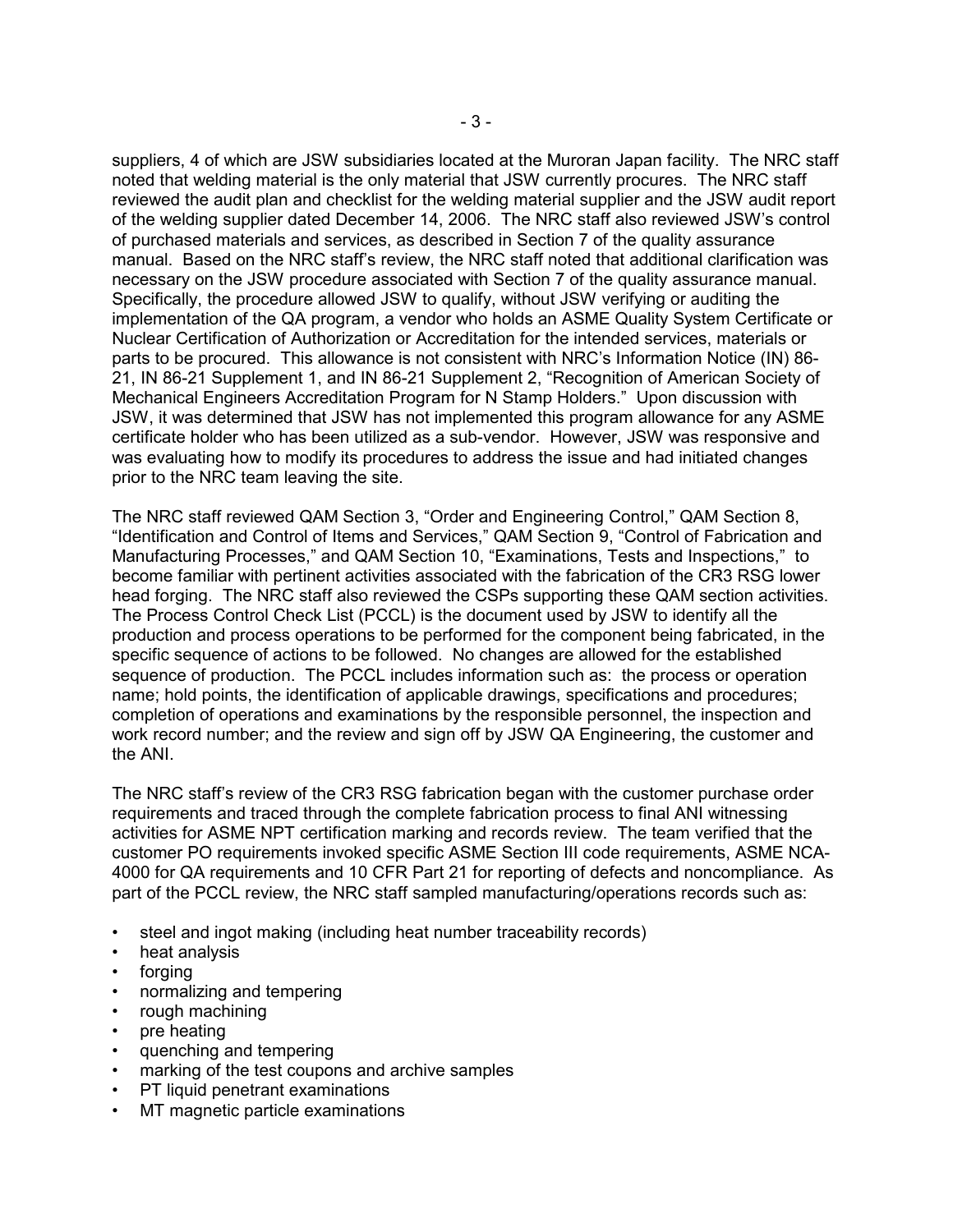- UT ultrasonic examinations
- dimensional examinations
- final machining for inner and outer head surfaces, nozzles and manways
- final marking of ASME NPT

To close out the fabrication activities, the NRC staff reviewed the final ASME Code Data Report that included the signature of the JSW QA General Manager and the ANI. The JSW CMTR that included the detailed QA record checklist and all material CMTRs signed and stamped by the ANI were also verified.

The NRC staff became familiar with Section 13, "Handling, Storage, Shipping, and Preservation of Items and Materials," of the quality assurance manual and the associated procedures. The NRC staff noted that the inspection records identified items inspected, examined, inspection personnel, type of observation, results of acceptability, and reference to information on action taken in connection with nonconformances.

The NRC staff reviewed Section 15, "Nonconforming Materials," Section 16, "Corrective Action," and Section 18, "Audits," of the quality assurance manual and the associated CSP procedures. The NRC staff noted that in 2006, four nonconformity notices (NN) were issued at JSW with only one NN that contained a condition adverse to quality that a corrective action request (CAR) was issued. This was for a mis-machining of the CR3 RSG lower head forging. In 2007, two NNs were issued, with one CAR issued related to a training records discrepancy identified by the ANI.

JSW provided the NRC staff with a copy of its 10 CFR Part 21 procedure dated April 20, 2007. The NRC staff reviewed the procedure and noted that the procedure was consistent with the JSW scope of supply. However, the NRC staff identified one aspect of the procedure that required additional clarification related to JSW's capability to evaluate deficiencies that could cause a substantial safety hazard. The current revision, Revision 0, of the procedure did not account for situations where JSW would evaluate deviations to identify defects that could cause a substantial safety hazard and then report to the NRC. JSW's position in the procedure was that it would always notify its customers since JSW did not believe it would have the capability to perform evaluations to determine if a defect could cause a substantial safety hazard. Upon discussions with JSW, the NRC staff concluded that there may be limited cases where JSW could evaluate for reportability to the NRC. JSW began to enhance the affected procedures prior to the NRC staff leaving the site.

JSW currently has seven components being manufactured for US operating reactors and two that were recently shipped to the licensees' prime contractor for final preparation before being provided to the licensee. The components included an RSG lower head forging, described above, and reactor pressure vessel (RPV) closure heads. In addition, JSW was completing work on an Evolutionary Pressurized Reactor (EPR) nozzle shell for AREVA NP that did not have a plant name associated with the component. The pilot audit team was able to observe those components that had not been shipped in various stages of the fabrication process. Below is a list of JSW forged parts for US operating reactors.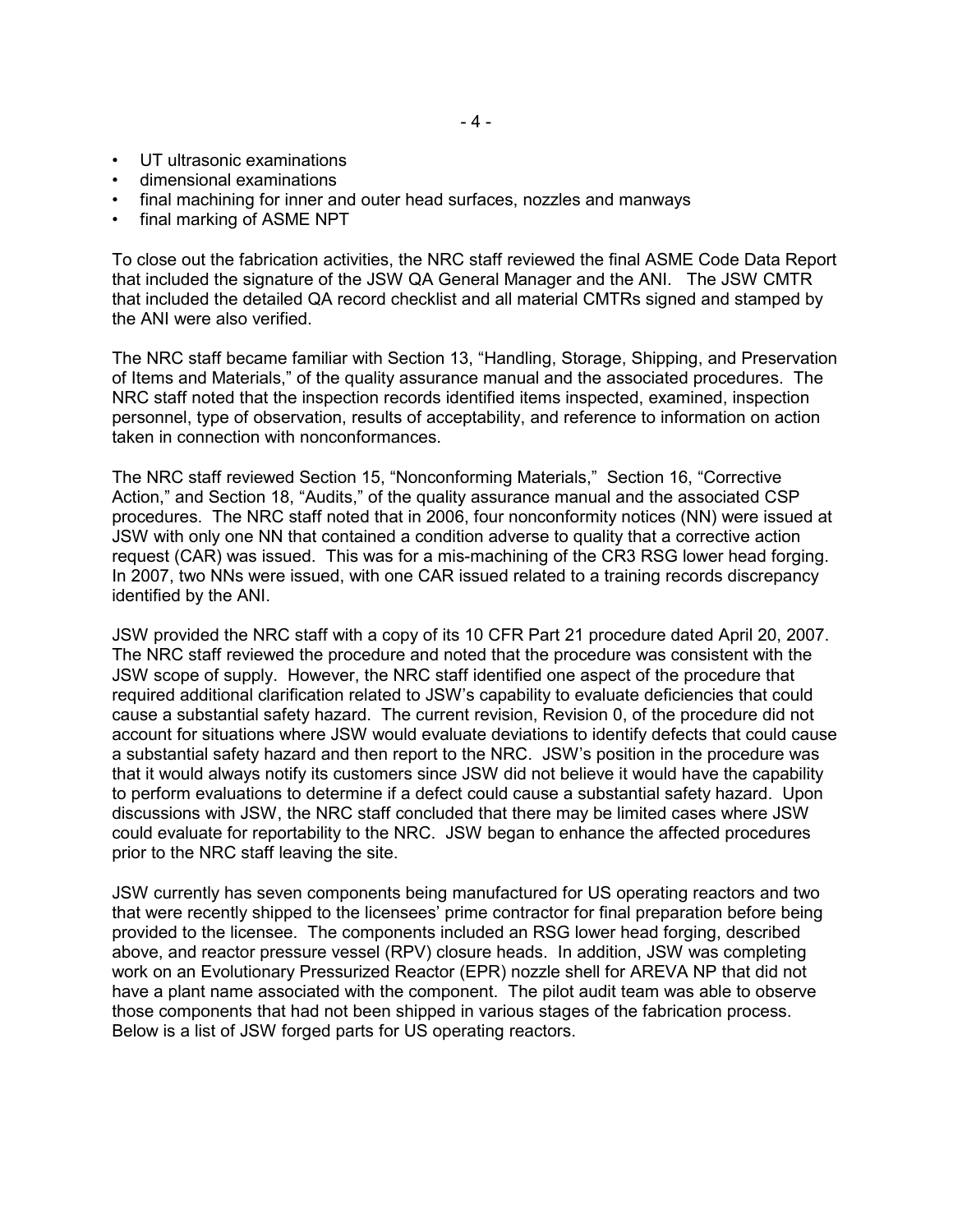| Project                | Part Name               | PC.<br>No.     | Status as of Apr.24,'07                      | <b>ASME Cert</b><br>(NPT or MO) |
|------------------------|-------------------------|----------------|----------------------------------------------|---------------------------------|
| <b>Crystal River-3</b> | <b>RSG Lower Head</b>   |                | Shipped out                                  | <b>NPT</b>                      |
|                        |                         | 2              | Under final inspection                       |                                 |
| <b>Palo Verde-1</b>    | <b>RPV Closure Head</b> |                | Shipped out                                  | <b>MO</b>                       |
| Palo Verde-2           |                         | $\overline{2}$ | Under forging operation                      |                                 |
| Palo Verde-3           |                         | 3              | Waiting for pouring                          |                                 |
| <b>STP Unit 1</b>      | <b>RPV Closure Head</b> | 1              | Cleaning after preliminary heat<br>treatment | <b>MO</b>                       |
| STP Unit 2             | <b>RPV Closure Head</b> | 1              | Waiting for pouring                          | <b>MO</b>                       |
| Diablo Canyon-1        | <b>RPV Closure Head</b> |                | Waiting for test coupon cutting              | <b>MO</b>                       |
| Diablo Canyon-2        |                         | $\overline{2}$ | Waiting for pouring                          | <b>MO</b>                       |

RSG = Replacement Steam Generator; RPV = Reactor Pressure Vessel

BWC = B&W Canada; MHI = Mitsubishi Heavy Industries

NPT = ASME Certified component; MO = ASME materials QSC supplier certification

Finally, the NRC staff toured the JSW Muroran fabrication facilities. Highlights of the tour included the observation of the forging of a 600 ton ingot being worked in the 14,000 ton press (the largest ingot that can be produced in the world and the largest press currently in operation in the world); observation of the rough forging for of the Palo Verde-2 replacement reactor vessel head after heat treatment; observation of the Diablo Canyon-1 replacement reactor vessel head as it was being setup in the machine shop for its initial machining operation; observation of the non-destructive examinations (NDE) being conducted by JSW and witnessed by the ANI for the CR3 RSG lower head; observation of NDE being performed on an EPR reactor vessel nozzle shell forging being manufactured for AREVA NP; and observation of measuring and test equipment calibration activities for mechanical tests, material chemical analysis, thermocouple calibrations, gauge calibrations, and the heat treatment ovens.

## **4.0 ENTRANCE AND EXIT MEETINGS**

In the entrance meeting on April 24, 2007, the NRC staff discussed the scope of the pilot audit, outlined the areas to be reviewed, and established interfaces with JSW staff and management. In the exit meeting on April 26, 2006, the NRC staff discussed the results of the pilot audit and the two procedural clarifications described above with the JSW management and staff.

## **5.0 PILOT AUDIT RESULTS AND LESSONS LEARNED**

Based on the results of the NRC's pilot audit at JSW, the NRC staff concluded that there is reasonable assurance that the ASME components produced by JSW are of a quality commensurate with their safety significance. The two areas for clarification that were identified by the NRC staff did not affect the overall quality of the products produced, and were limited to auditing and non-conformance evaluation processes that, once implemented, should strengthen the JSW quality assurance program. Enhancements to the affected procedures were initiated prior to the NRC staff's departure.